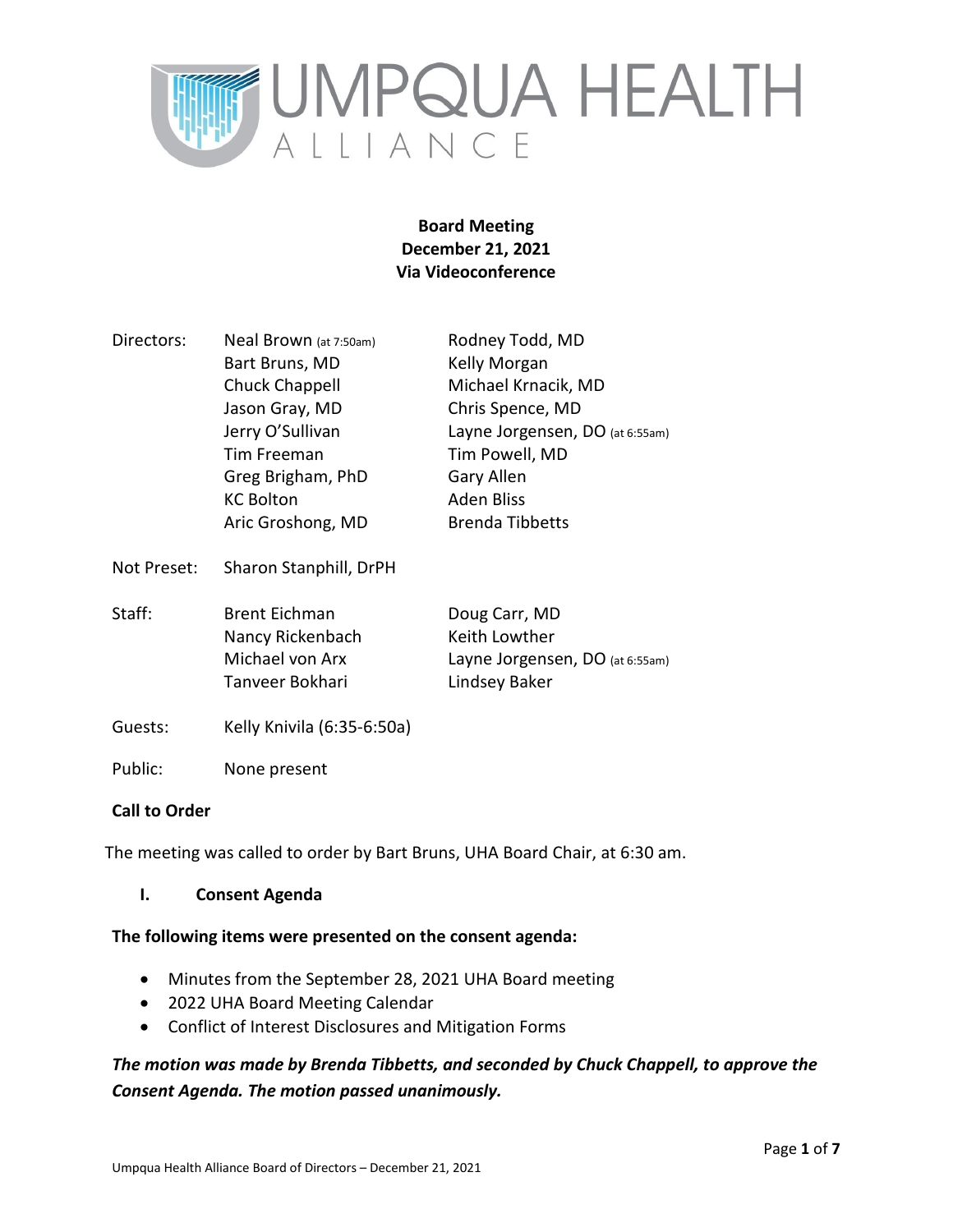

# **II. Subcommittee Reports for the Community Advisory Council, Delivery System Advisory Council, Finance and Health Equity were included in the board packet**

### **III. Annual Compliance Training: Fraud, Waste and Abuse and Fiduciary Duties**

Training was provided by Kelly Knivila. Highlights include:

- Under ORS 63.155, each director owes the Company and its owner(s) the duty of care  $$ a director must refrain from grossly negligent or reckless conduct, intentional misconduct and knowing violation of law.
- Additionally, the duty of loyalty, generally forbids a director from engaging in conduct furthering interests at the expense of the Company. A director may lend money to or transact other business with the Company if the loan or transaction is fair to the Company, authorized by the OA, or authorized by the owners. To avoid the need to prove a transaction is fair, a director should always disclose any conflict of interest and get approval of the owner(s).
- Kelly provided several scenarios.
- Compliance oversight includes corporate information and reporting system (system must be adequate to ensure that the appropriate information as to compliance with applicable laws will come to the Board's attention).
- Kelly recommended the Board review and reference the following guide *The Health Care Director's Compliance Duties: A Continued Focus of Attention and Enforcement, Joint Publication of OIG and AHLA.*
- FWA CCO Contract Requirements, and Contract Sanctions were also discussed.

### **IV. Community Information Exchange Enhancements**

Mike von Arx provided an overview of the Community Information Exchange (CIE), and the desire of OHA to have a statewide CIE. OHA plans to leverage CIE technology as part of the new waiver by having CCO's fund CIE's through Community Investment Collaboratives.

Per UHA's CCO 2022 Contract, UHA is mandated to collaborate with public health (DPHN) on community initiatives, such as a CIE as well as the Community Health Improvement Plan (CHIP).

Unite Us' CIE (branded Connect Oregon) has made significant progress in supporting OHA's desires. At the time of the presentation, Connect Oregon is live in 19 counties, and is going live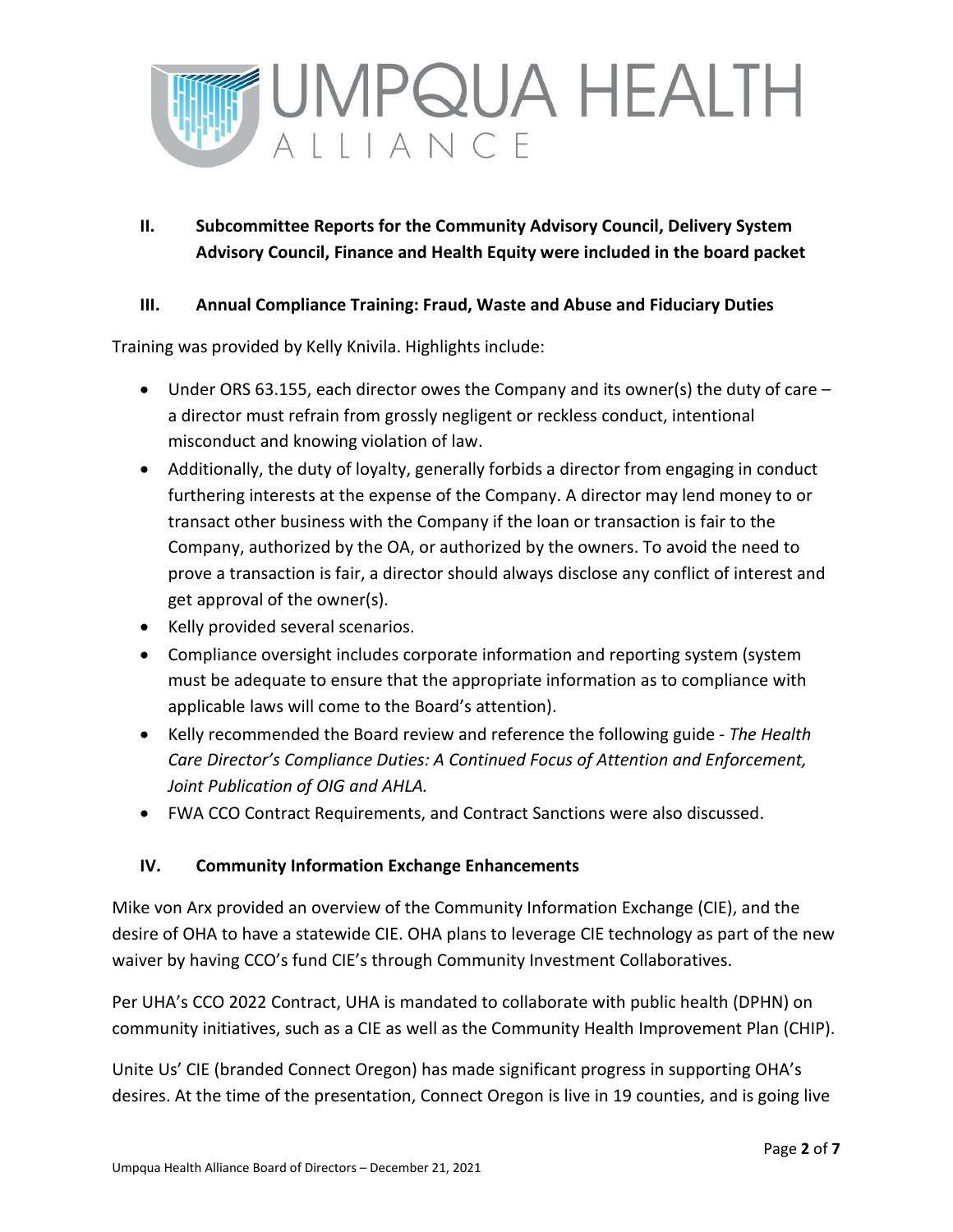

by 2022 in another 14 counties. At this time, Douglas County is one of three counties not committed to Connect Oregon. UHA is supportive of the local CIE's – Network of Care and Community Uplift. Adding a statewide solution would further enhance local efforts by providing opportunities for connection with larger statewide CBO and the OHA.

UHA has received many letters of support from the community, UHA's CAC, UHA Health Equity committee, Douglas County, many CBO's, etc. to move to Connect Oregon.

A Board Vote on supporting and implementing Connect Oregon will take place during the public portion of this meeting.

Dr. Todd: *How will independent providers implement the CIE? Many just implemented the EMR?* The CIE won't be required to implement. There will be free licenses available to providers. And there is some interoperability with eCW and may augment provider offices' abilities to make referrals to CBOs.

Dr. Powell: *How will it interface/overlay with Network of Care (which does integrate to Athena EMR) and what are the advantages and how will Unite Us interface with NOC?* Larger network of CBO's to connect to with Connect Oregon. The other advantage to recognize is the impact to OHA and their desires to have a statewide CIE. Given the footprint of Connect Oregon, and projected future growth (Coos and Curry looking to implement Connect Oregon), Douglas County being the only county not on CO would not bode well. UHA is looking at interfaces with multiple EMR's. Dr. Powell: *struggling to see the benefit of implementing another CIE when we have one (Network of Care) that is working and is being used currently with a feedback loop with Reliance and Uplift.* 

# **V. Health Information Technology (HIT) Bonus Program Modification**

Presented by Mike von Arx, the EMR subsidy was sun-setted in 2020 and was replaced with the HIT Bonus Program. Mike discussed program eligibility, some changes made to the program in 2020 due to staffing limitations and COVID, and presented a proposed change to the criteria for 2021.

Proposed Entrance Gate: must be contracted and in good standing, see 15 UHA Members, and have an adopted Certified EHR. After meeting the entrance gate, practices would be eligible for a proportionate of their allotted HIT bonus for each element met – 30% connected to Reliance HIE, 50% EHR date submission, 20% hospital event notification and 10% submission of data to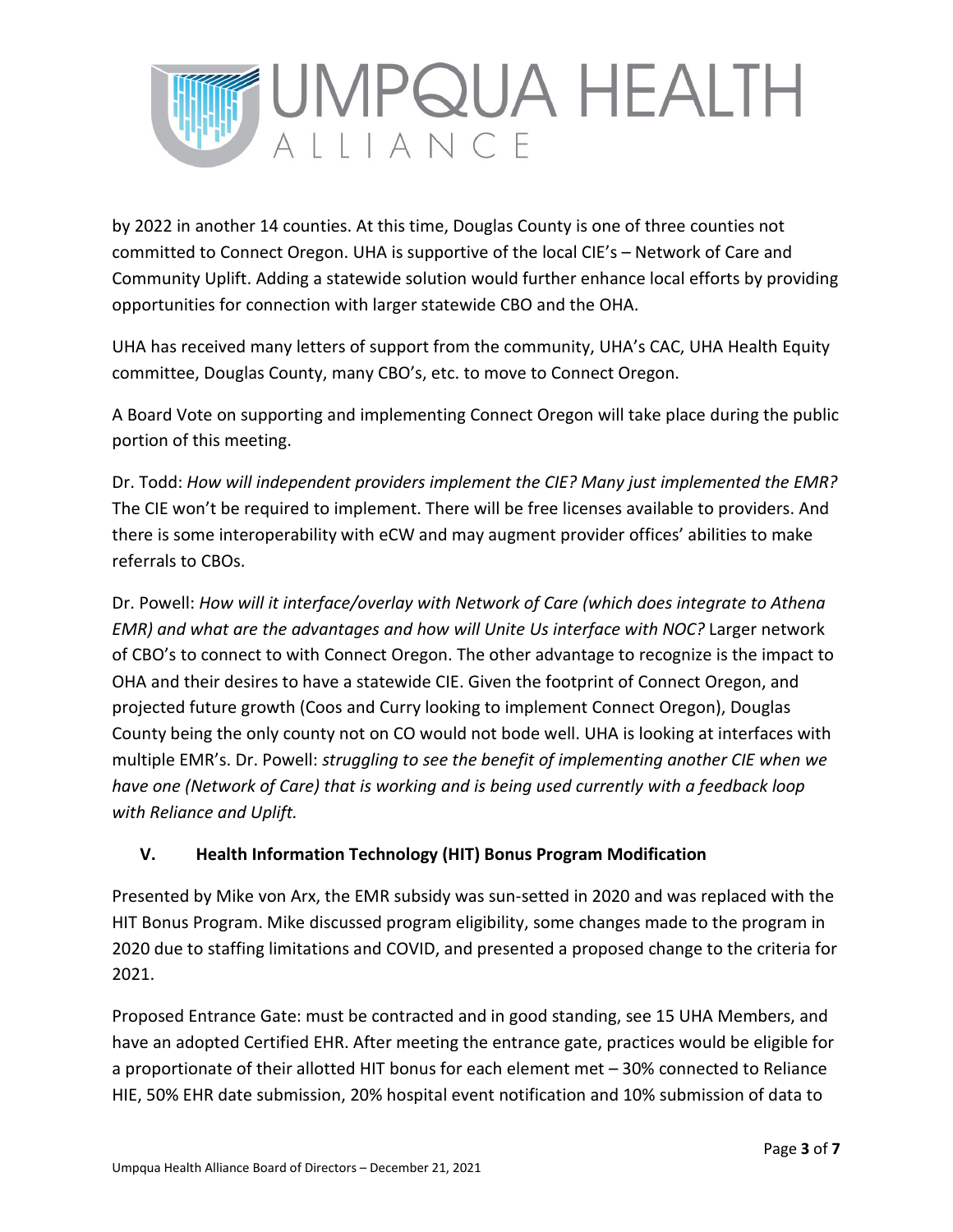

Arcadia. This change would allow 28 practices and about \$740K to be awarded. This is within the budget of \$1M.

KC Bolton: *is there a reason the full \$1M budget is not on the table?* FMV calculations and assessments may make it challenging to calculate at this time.

Dr. Bruns: *are we assisting the 15 practices in making progress on the outstanding requirements?* Yes, significant progress has been made, and is continuing to be made.

Dr. Todd: *how are providers notified where they fall in terms of progress and how they can improve?* UHA's Provider Relations team is engaged and modifications to Network Agreement, Town Halls, etc.

Dr. Powell: *interoperability and data submission. How much of this is on the provider side, and how much is on UHA's side?* UHA follows OHA's data submission requirements. Successful interoperability depends on the EMR.

A Board Vote on modifying the HIT Bonus Program will take place during the public portion of this meeting.

# **VI. 2022 UHA Operating and Capital Budget**

Keith presented the proposed 2022 Operating Budget (there is no capital budget for 2022). The budget was developed by the UHA Finance and Budget Committee and is being recommended for approval by the Umpqua Health Board of Directors.

Major Assumptions and Highlights

1. UHA membership months have been conservatively estimated at 375,000 months for 2021. Although we saw no re-determinations in 2022, OHA has stated that they will begin redeterminations of currently enrolled members starting in July 2022 for continued plan eligibility.

2. UHA received a rate increase for 2022 which will probably result in a 3.6% premium revenue increase depending on member mix.

3. The budget has been prepared with a 3% Quality Pool income estimate. The Value Based Care payments are contingent upon receiving this income.

4. The 2022 budget was created to maintain an 87% MLR, 2% EBITDA, and an 11% Admin rate. The risk pool will be adjusted as needed and will be contingent on meeting these financial targets.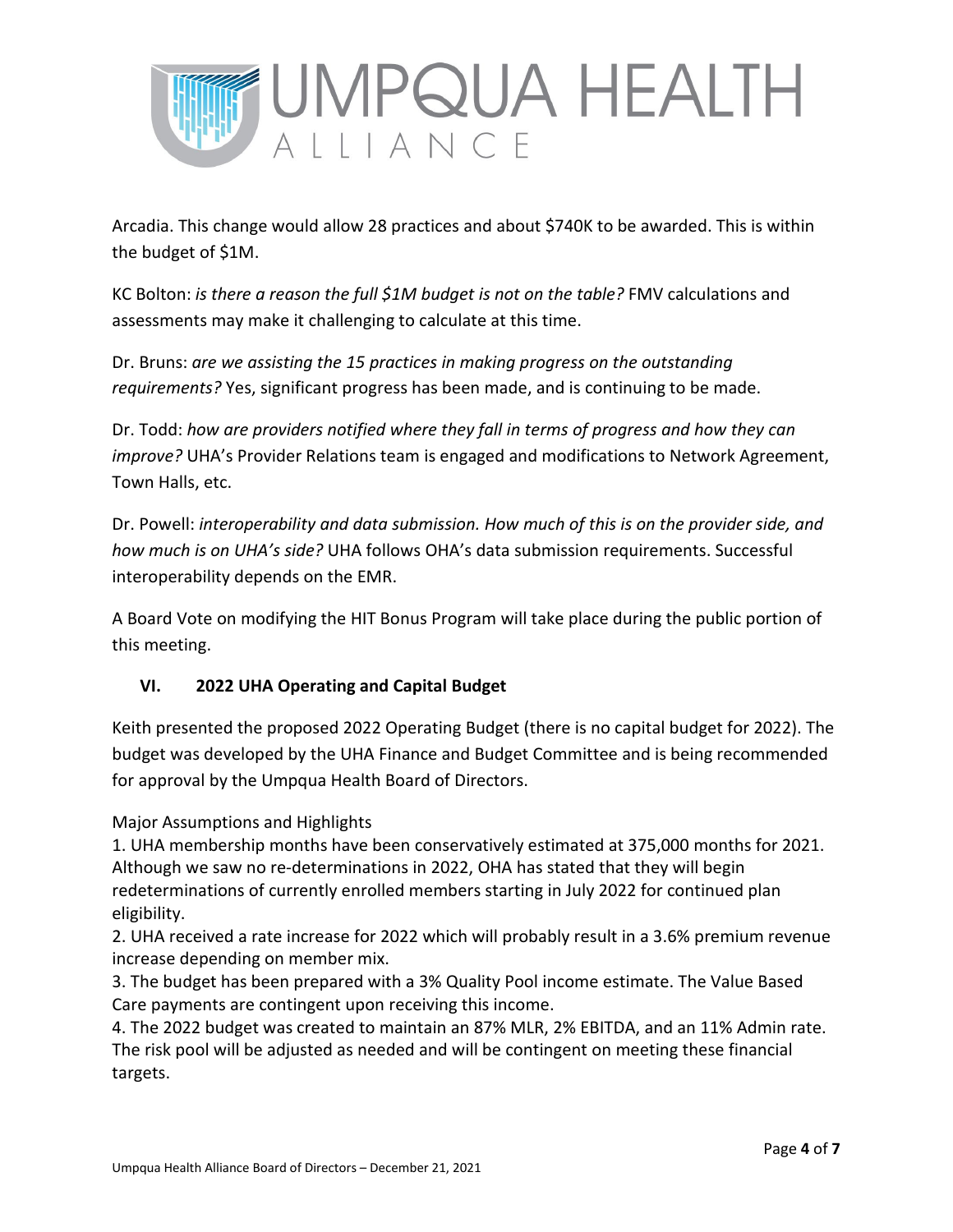

5. 11% of the 2022 premiums has been budgeted to flow through to UHM as Management Fees.

Tim Freeman: *how did you factor the increase in providers and staffing costs when developing the budget?* Providers are paid at a percentage of CMS rates, an increase was budgeted for specialists. Risk Pool to reward/share upside.

A Board Vote on the 2022 Budget will take place during the public portion of this meeting.

## **VII. Finance Report**

Keith Lowther, CFO, reported on the Balance Sheet and Income Statement, as of September 30, 2021. Medical Loss Ratio is at 87%, \$18M increase in revenues, and ~295,000 member months.

The Risk Pool distribution has been accrued, to about \$13.6M. Final distributions will be discussed at the next Board Meeting. Increase MLR to 87% (more dollars distributed to providers) for a significant payout to providers. The payment may take place around mid-year 2022. All payments to providers must be used when calculating FMV.

## **VIII. 2021 UHA Distribution**

OHA requires CCOs to maintain certain levels of Risk Based Capital (RBC), 200 RBC is minimum per OHA, 300 RBC is a "fully capitalized" control level. Anything over 300 is considered excess capital. Capital requirements are in place to ensure that CCOs have enough reserves to pay claims in the event of insolvency/business closure. Future capital contributions to UHA is the responsibility of UH Corporate.

UHA's projected current adjusted capital is \$31M, with an estimated RBC of 523. UHA is recommending a \$2.5M tax distribution and \$5M distribution to UH Corporate (\$7.5M total distribution). This puts the year-end RBC at estimated 433. The \$5M would be held at UH Corporate for future capital contributions for UHA. The \$7.5M distribution does not impact UHA's potential SHARE obligation according to OHA's SHARE formula, and it leaves over \$7M in excess capital.

KC Bolton: *The \$7.5M is a back-up to the back-up fund?* That's a way to look at it. Want to be fully capitalized, keep some on the sidelines for rainy-day fund. Recall that a \$9M downstream distribution was required a few years ago to achieve 300 RBC requirements.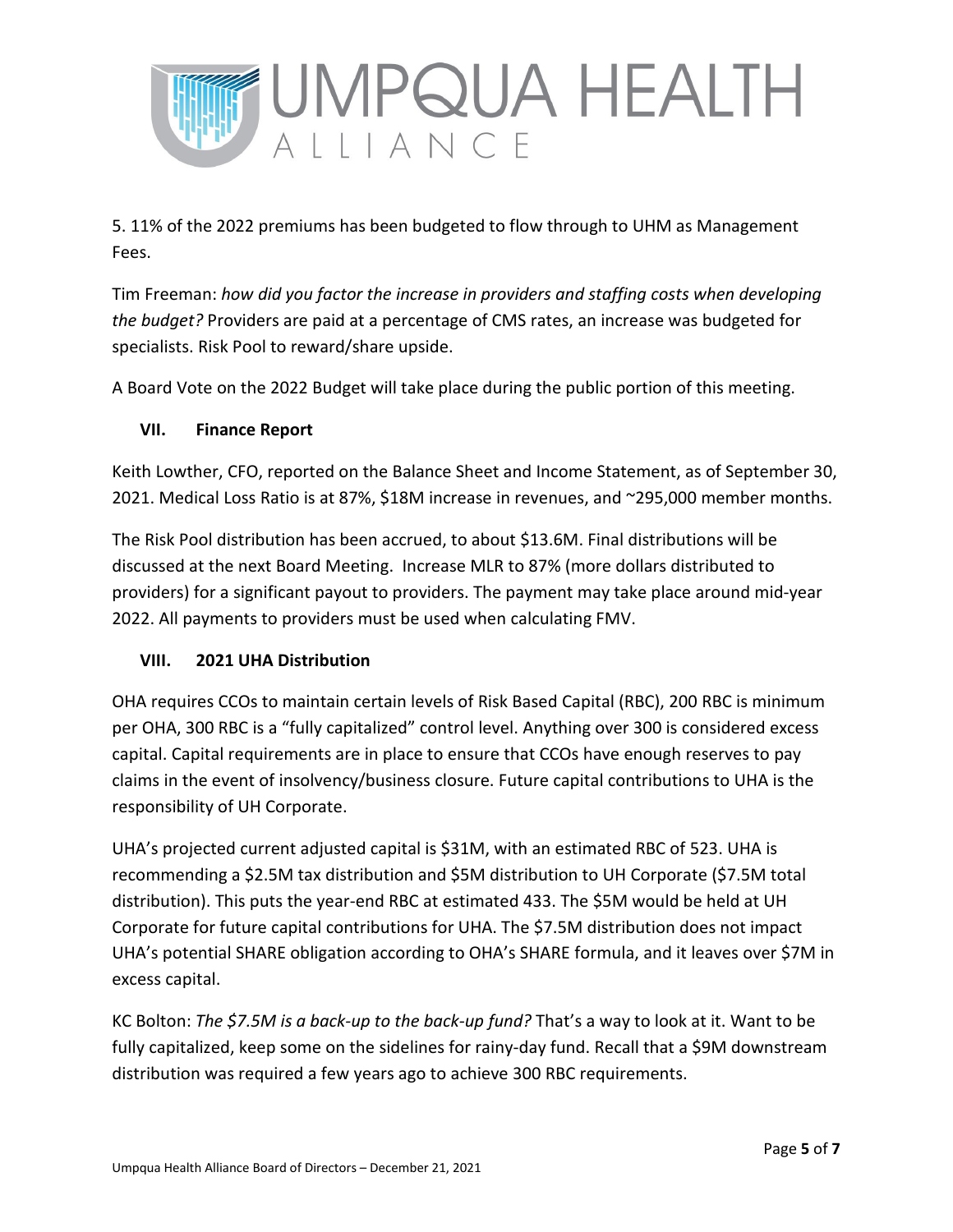

A Board Vote on the 2021 UHA Distribution will take place during the public portion of this meeting.

## **IX. 2021 Health Related Services Program Funding**

UHA is poised to end the year in a strong financial position. Recommending an increase to Social Determinants of Health (SDOH) program spending in 2021, to implement in 2022.

- Care Coordination Workforce Development \$800K
- Inpatient Behavioral Health Capacity Grant \$1M
- Homeless Low Barrier Shelter \$300K
- THW Chadwick Clubhouse \$30K
- Kindergarten Readiness \$20K
- FoodSmart \$140K
- Sobering Center \$200K
- CIE Enhancements \$200K
- Total: \$2.7M

A Board Vote on the 2021 HRS Funding will take place during the public portion of this meeting.

### **X. Public Registration**

The meeting was opened to the public; no public members were present.

### **XI. Board Votes**

### **2022 UHA Operating and Capital Budget**

*The motion was made by Jerry O'Sullivan, and seconded by KC Bolton, to approve the 2022 UHA Operating and Capital Budget. The motion passed unanimously.*

### **2021 UHA Distribution**

*The motion was made by Neal Brown and seconded by Tim Freeman, to approve the 2021 UHA Distribution of \$7.5M total. The motion passed unanimously.*

### **Health Related Services**